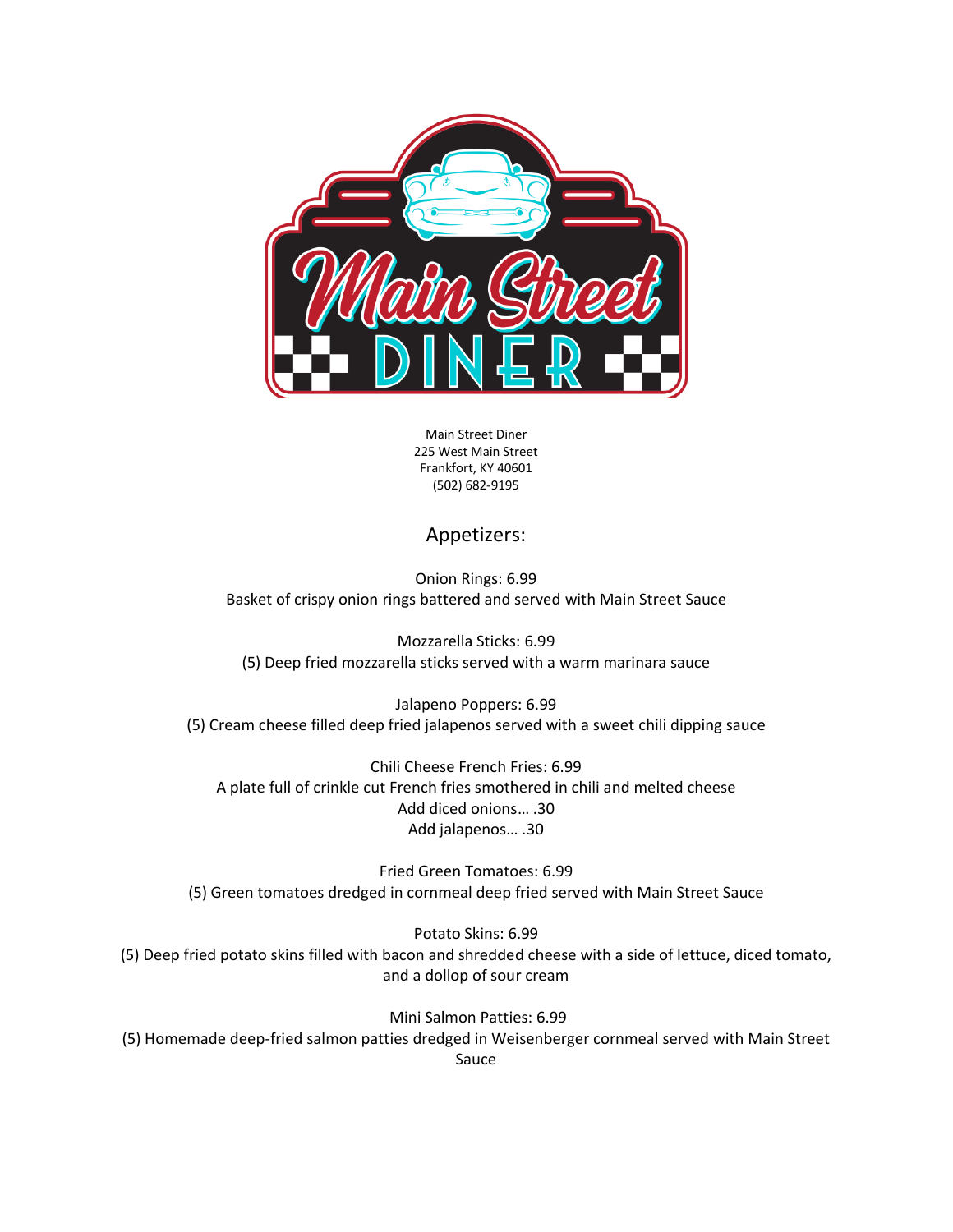#### Dinners:

Upcharge:

Onion Rings 2.49 Side salad \$2.49

.99 Grilled onions .99 Grilled Mushrooms \$1.49 White Gravy, Brown Gravy \$1.49 Loaded mashed potatoes

Beef Tip Dinner: 12.49

Fresh never frozen sirloin hand cut tips topped with grilled onions and grilled mushrooms served with mashed potatoes and corn

6oz Sirloin Dinner: 12.49

Fresh never frozen hand cut sirloin charbroiled to choice temperature served with mashed potatoes and mixed vegetables

Country Fried steak: 10.99 One piece of country fried steak smothered in white pepper gravy served with mashed potatoes and green beans

Country Fried Chicken: 10.99

One piece of country fried chicken smothered in Weisenberger white pepper gravy served with mashed potatoes and steamed vegetables

Grilled Chicken Dinner: 10.99 Grilled marinated chicken breast served with mashed potatoes and green beans

Smothered Chicken Dinner: 12.99 Grilled chicken breast topped with honey mustard, bacon, and melted cheese served with mashed potatoes and steamed vegetables

Grilled pork chops: 12.99 (2) pieces of fresh never frozen pork chops charbroiled then served with coleslaw and steamed vegetables

Fried Pork Chops: 12.99 (2) pieces of fresh never frozen pork chops hand cut served with mashed potatoes and green beans

Fish and Chips: 12.99 (2) pieces of flakey white Cod breaded in Weisenberger fish batter deep fried served with French fries and coleslaw

Salisbury Steak: 12.99 1/2 lb. Beef patty smothered in warm brown gravy, grilled mushrooms, and grilled onions, served with mashed potatoes and steamed vegetables

Chicken Strips: 10.99 (4) Hand breaded chicken tenders deep-fried served with fries and coleslaw

Chili Cheese Dogs: 9.99 (2) Hotdogs topped with chili and shredded cheese served with baked beans and fries Add onions .30 Add jalapenos .30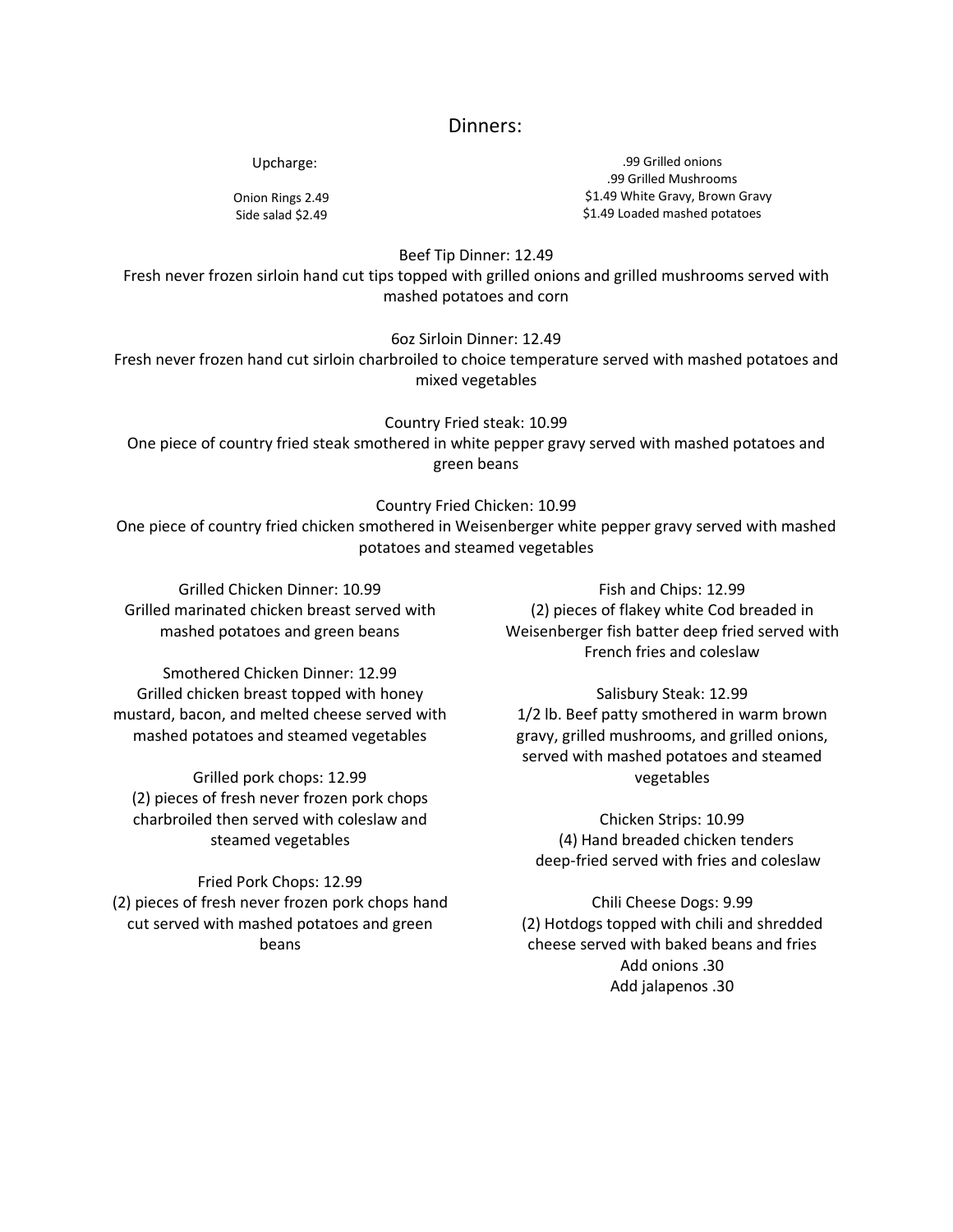# Burgers &

### Sandwiches:

#### Served with French fries

Main Street Burger: 10.99

1/3lb. Cheeseburger sandwiched between two grilled cheese sandwiches dressed with lettuce, onion, tomato, pickle, and Main Street Sauce

Steak Sandwich: 9.99 4oz freshly cut sirloin charbroiled on a buttery hoagie bun topped with lettuce and tomato

Pork Chop Sandwich: 9.99 Charbroiled pork chop on a buttery hoagie bun topped with lettuce and tomato

Classic Burger: 9.99 1/3lb. cheeseburger with American cheese dressed with lettuce, onion, tomato, and pickle

Turkey Club Sandwich: 9.99 3-layered turkey sandwich with bacon, mayonnaise, cheese, lettuce, and tomato on toasted white bread

Chicken Salad Sandwich: 8.49 Homemade chicken salad dressed with tomato and lettuce on a croissant

Fried Green Tomato BLT: 9.99 Crispy bacon, lettuce, and a fried green tomato with Main Street Sauce

BLT Sandwich: 8.99 Crispy bacon with lettuce and tomato sandwiched between two pieces of toasted white bread

Patty Melt: 11.99 1/3lb. cheeseburger with swiss topped with grilled onions and Main Street Sauce on Texas toast

Spicy BBQ Burger: 11.99 1/3lb. cheeseburger with pepper jack cheese, grilled jalapenos, a deep-fried onion ring, and BBQ sauce

Avocado Burger: 11.99 1/3lb. cheeseburger with pepper jack cheese, avocado, lettuce, onion, tomato, pickle

Classic Chicken Sandwich: 9.99 Grilled or fried chicken sandwich with swiss cheese, tomato, and lettuce on a toasted buttery bun

Avocado Chicken Sandwich: 11.99 Grilled chicken sandwich with pepper jack cheese, bacon, avocado, tomato, and lettuce on a toasted buttery bun

Fish Sandwich: 10.99 White Cod breaded in Weisenberger fish batter dressed with lettuce and tomato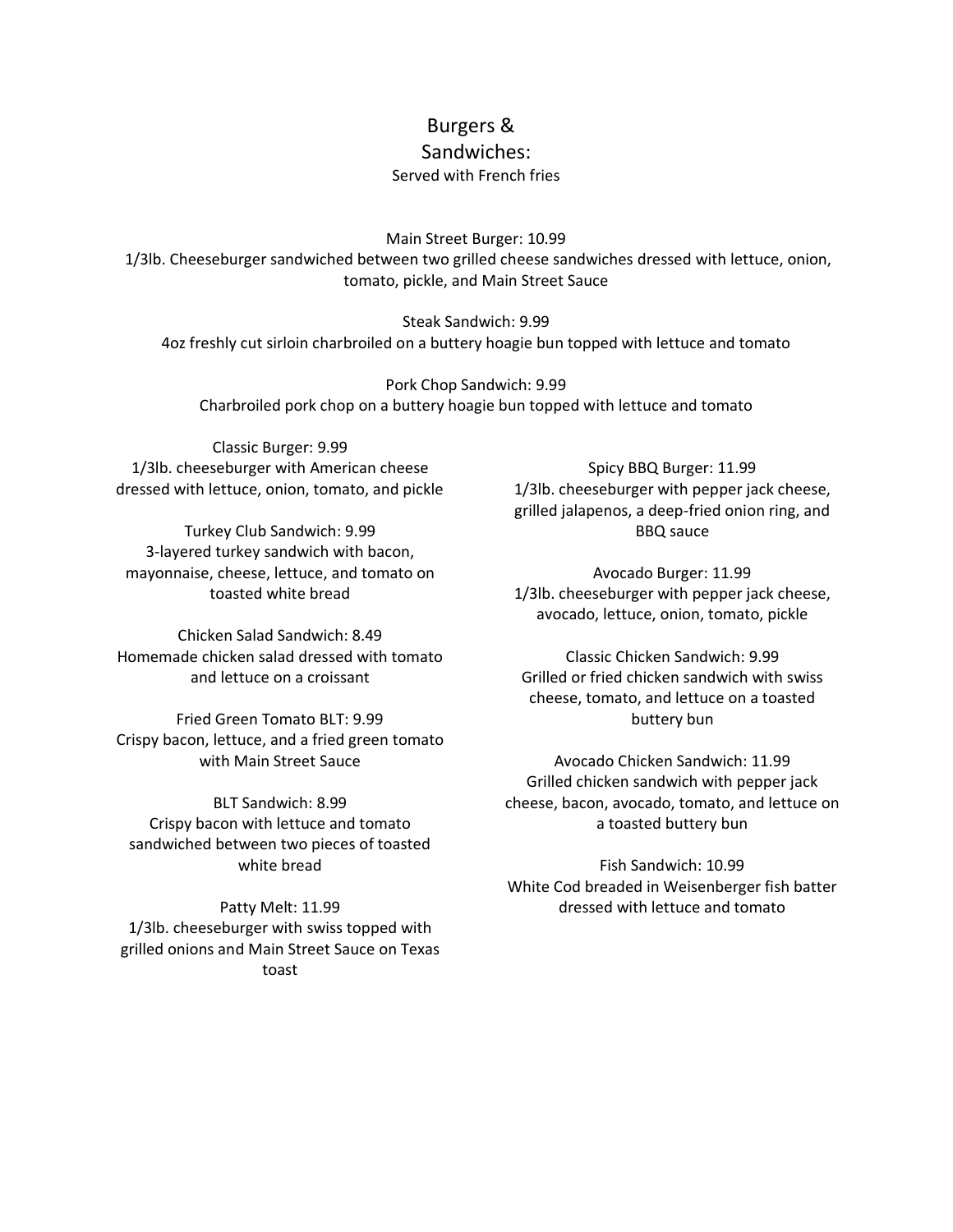## Salads:

(Honey Mustard, Ranch, Bleu Cheese, Thousand Island, Italian, French, Vidalia Onion Vinaigrette, Balsamic Vinaigrette)

Steak Salad: 9.99

Fresh spinach with grilled steak strips topped with cherry tomatoes, onions, avocado, and feta cheese

BLT Salad: 8.99 Freshly sliced iceberg lettuce, cherry tomatoes, shredded cheese and sliced bacon.

Chef Salad: 8.99

Freshly sliced iceberg lettuce with sliced ham, turkey, bacon, hardboiled egg, cheese, tomato, and croutons

> Spinach and Bacon Salad: 8.99 Fresh spinach with bacon, onions, and feta cheese

Grilled Chicken Salad: 8.99 Freshly sliced iceberg lettuce with shredded cheese, bacon, grilled chicken and cherry tomatoes

Cobb Salad: 8.99

Freshly sliced iceberg lettuce with shredded cheese, cherry tomatoes, hardboiled egg, sliced bacon, fried chicken, and avocado

# Kids: 7.99

Served with one side and a small drink

Cheeseburger Sliders Hotdog Chicken Tenders Peanut Butter & Jelly Sandwich Macaroni and Cheese

# Sides: 2.49

French fries Sweet potato fries Coleslaw Mashed Potatoes Steamed Vegetables Baked Beans Green Beans Corn

## Desserts:

Milkshakes: 4.49 Hand churned homemade milkshake Vanilla, Strawberry, Chocolate

Root beer Float: 3.49 2 scoops of vanilla ice cream then topped off with root beer

> Homemade Pies: 3.49 Ask Server

Scoop of Ice Cream: 2.49 Vanilla ice cream topped with chocolate syrup and whipped cream

> Funnel Cake Fries: 5.49 Your choice of dipping sauce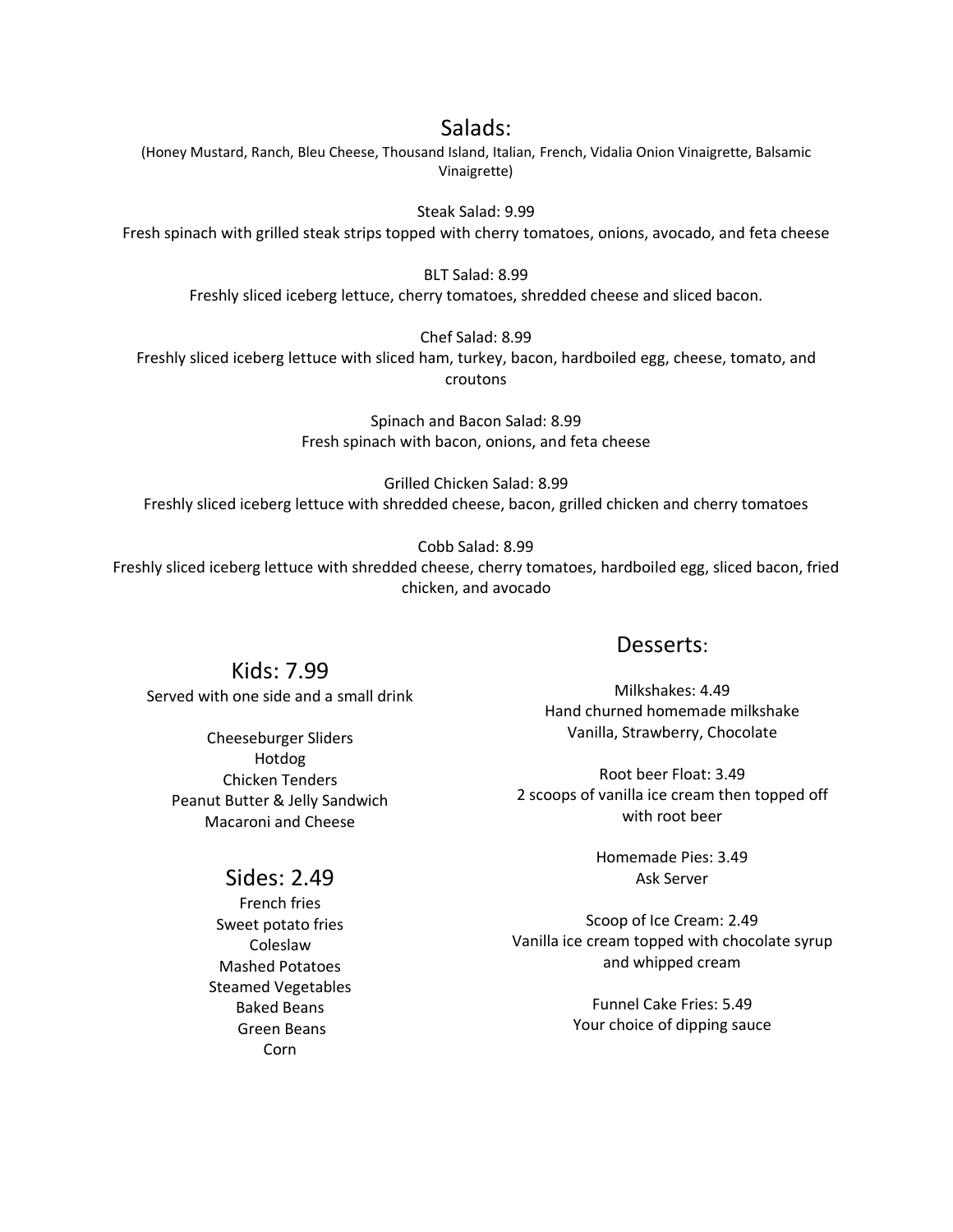## Breakfast:

Add Grilled onions .99 Add Grilled Mushrooms .99

Monte Cristo: 8.99

French toast sandwich with turkey, swiss cheese, and strawberry jam topped with powdered sugar and warm maple syrup with hash browns

French Toast Platter: 8.99 Four pieces of homemade French toast topped with powdered sugar served with warm maple syrup, two eggs, and sausage or bacon

> Pancake Platter: 8.99 Three large pancakes topped with your choice… Plain Blueberries .99 Chocolate Chips .99 Served with hot maple syrup two eggs and sausage or bacon

Steak and Eggs: 9.99 Fresh never frozen hand cut 4oz sirloin charbroiled served with two eggs and hash browns

Pork Chop and Eggs: 9.99 Fresh never frozen hand cut pork chop charbroiled served with two eggs and hash browns

Biscuit and Gravy: 3.99 Biscuit and gravy plate

Breakfast Platter: 9.99 Two eggs, two pieces of sausage, two pieces of bacon, hash browns and toast

> Omelets: Served with hash browns and toast

Steak and Cheese Omelet: 9.99 Grilled steak and cheese

Meat Lovers Omelet: 9.99 Sausage, bacon, ham, and cheese

Vegetarian Omelet: 7.99

Onions, peppers, mushrooms, tomatoes, and cheese

Western Omelet: 8.99 Sausage, ham, peppers, onions, and jalapenos

> Spinach and Feta Omelet: 8.99 Spinach and Feta